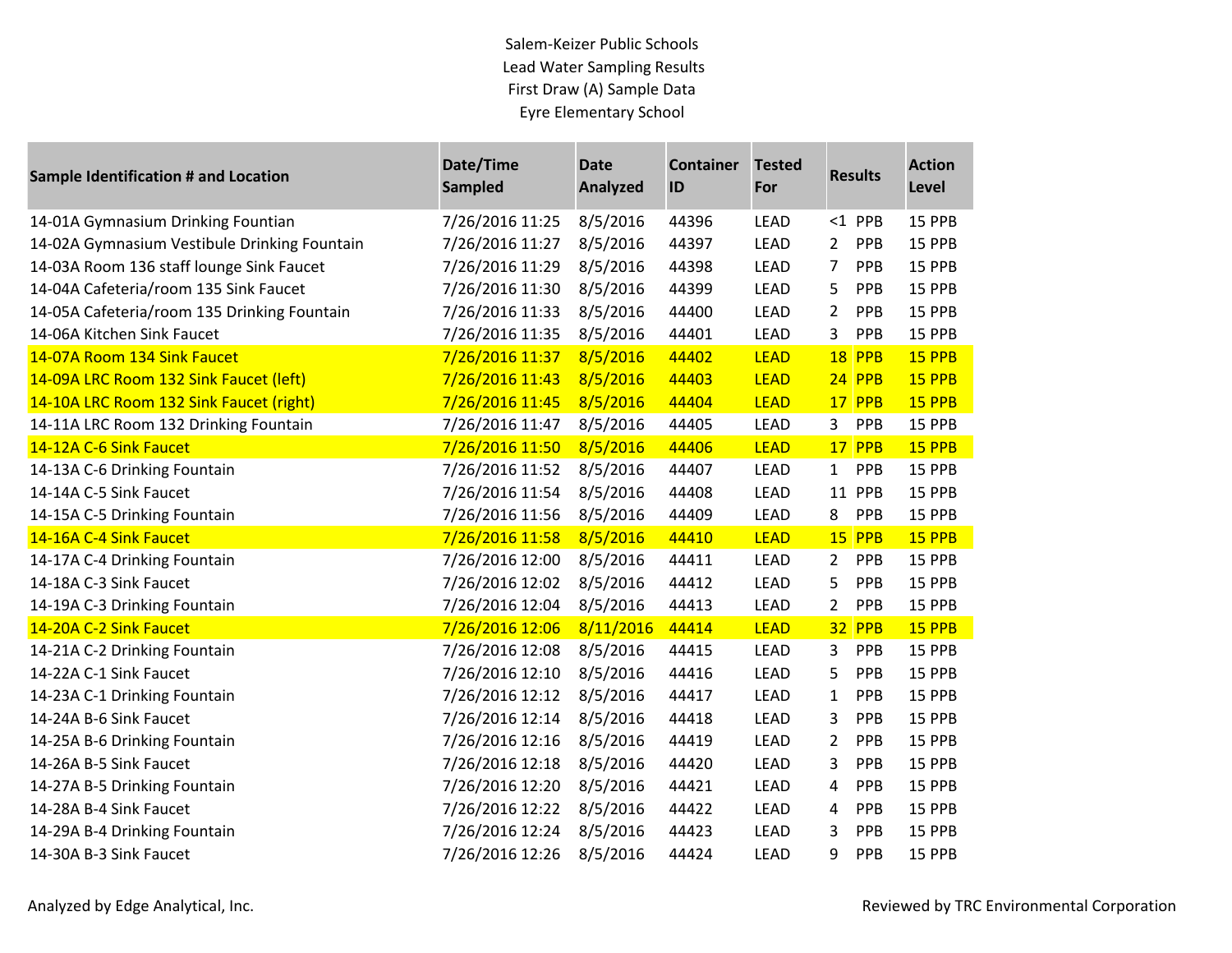| <b>Sample Identification # and Location</b>    | Date/Time<br><b>Sampled</b> | <b>Date</b><br><b>Analyzed</b> | <b>Container</b><br>ID | <b>Tested</b><br>For |                | <b>Results</b> | <b>Action</b><br>Level |
|------------------------------------------------|-----------------------------|--------------------------------|------------------------|----------------------|----------------|----------------|------------------------|
| 14-31A B-3 Drinking Fountain                   | 7/26/2016 12:28             | 8/5/2016                       | 44425                  | <b>LEAD</b>          | 4              | PPB            | 15 PPB                 |
| 14-32A B-2 Sink Faucet                         | 7/26/2016 12:30             | 8/5/2016                       | 44426                  | <b>LEAD</b>          | 9              | PPB            | 15 PPB                 |
| 14-33A B-2 Drinking Fountain                   | 7/26/2016 12:32             | 8/5/2016                       | 44427                  | LEAD                 | $\overline{4}$ | PPB            | 15 PPB                 |
| 14-34A B-1 Sink Faucet                         | 7/26/2016 12:34             | 8/5/2016                       | 44428                  | <b>LEAD</b>          |                | <b>16 PPB</b>  | 15 PPB                 |
| 14-35A B-1 Drinking Fountain                   | 7/26/2016 12:36             | 8/5/2016                       | 44429                  | <b>LEAD</b>          | $2^{\circ}$    | PPB            | 15 PPB                 |
| 14-36A Computer Lab Sink Faucet                | 7/26/2016 12:38             | 8/5/2016                       | 44430                  | <b>LEAD</b>          |                | 12 PPB         | 15 PPB                 |
| 14-37A Computer Lab Drinking Fountain          | 7/26/2016 12:40             | 8/5/2016                       | 44431                  | <b>LEAD</b>          | 7              | PPB            | 15 PPB                 |
| 14-38A Library Storage Sink Faucet             | 7/26/2016 12:42             | 8/5/2016                       | 44432                  | LEAD                 |                | 14 PPB         | 15 PPB                 |
| 14-39A Health Room Sink Faucet                 | 7/26/2016 12:44             | 8/5/2016                       | 44433                  | LEAD                 | 3              | PPB            | 15 PPB                 |
| 14-40A A- Pod Girls Restroom Drinking Fountain | 7/26/2016 12:46             | 8/5/2016                       | 44434                  | <b>LEAD</b>          | 3              | PPB            | 15 PPB                 |
| 14-41A A-6 Sink Faucet                         | 7/26/2016 12:48             | 8/5/2016                       | 44435                  | <b>LEAD</b>          |                | 10 PPB         | 15 PPB                 |
| 14-42A A-6 Drinking Fountain                   | 7/26/2016 12:50             | 8/5/2016                       | 44436                  | <b>LEAD</b>          | $\mathbf{2}$   | PPB            | 15 PPB                 |
| 14-43A A-6 Sink Faucet                         | 7/26/2016 12:52             | 8/5/2016                       | 44437                  | <b>LEAD</b>          | 8              | PPB            | 15 PPB                 |
| 14-44A A-5 Sink Faucet                         | 7/26/2016 12:54             | 8/5/2016                       | 44438                  | LEAD                 |                | 10 PPB         | 15 PPB                 |
| 14-45A A-5 Sink Faucet                         | 7/26/2016 12:56             | 8/5/2016                       | 44439                  | <b>LEAD</b>          | 3              | PPB            | 15 PPB                 |
| 14-46A A-5 Drinking Fountain                   | 7/26/2016 12:58             | 8/5/2016                       | 44440                  | <b>LEAD</b>          | 5              | PPB            | 15 PPB                 |
| 14-47A A-4 Sink Faucet                         | 7/26/2016 13:00             | 8/5/2016                       | 44441                  | <b>LEAD</b>          |                | 10 PPB         | 15 PPB                 |
| 14-48A A-4 Drinking Fountain                   | 7/26/2016 13:02             | 8/5/2016                       | 44442                  | <b>LEAD</b>          |                | $<$ 1 PPB      | 15 PPB                 |
| 14-49A A-3 Sink Faucet                         | 7/26/2016 13:04             | 8/5/2016                       | 44443                  | <b>LEAD</b>          | 9              | PPB            | 15 PPB                 |
| 14-50A A-3 Drinking Fountain                   | 7/26/2016 13:06             | 8/5/2016                       | 44444                  | <b>LEAD</b>          | 2              | PPB            | 15 PPB                 |
| 14-51A A-2 Sink Faucet                         | 7/26/2016 13:08             | 8/5/2016                       | 44445                  | <b>LEAD</b>          | 3              | PPB            | 15 PPB                 |
| 14-52A A-2 Drinking Fountain                   | 7/26/2016 13:10             | 8/5/2016                       | 44446                  | <b>LEAD</b>          | $\mathbf{1}$   | PPB            | 15 PPB                 |
| 14-53A A-1 Sink Faucet                         | 7/26/2016 13:12             | 8/5/2016                       | 44447                  | <b>LEAD</b>          | 2              | PPB            | 15 PPB                 |
| 14-54A A-1 Drinking Fountain                   | 7/26/2016 12:14             | 8/5/2016                       | 44448                  | <b>LEAD</b>          | 4              | PPB            | 15 PPB                 |
| 14-55A A-Pod Boys Restroom Drinking Fountain   | 7/26/2016 13:16             | 8/5/2016                       | 44449                  | <b>LEAD</b>          | 3              | PPB            | 15 PPB                 |
| 14-56A Room 157 Sink Faucet                    | 7/26/2016 13:18             | 8/5/2016                       | 44450                  | <b>LEAD</b>          | 8              | PPB            | 15 PPB                 |
| 14-57A D-7 Sink Faucet                         | 7/26/2016 13:25             | 8/5/2016                       | 44451                  | <b>LEAD</b>          |                | 12 PPB         | 15 PPB                 |
| 14-58A D-7 Drinking Fountain                   | 7/26/2016 13:27             | 8/5/2016                       | 44452                  | <b>LEAD</b>          | 2              | PPB            | 15 PPB                 |
| 14-59A D-8 Sink Faucet                         | 7/26/2016 13:29             | 8/5/2016                       | 44453                  | <b>LEAD</b>          | 8              | PPB            | 15 PPB                 |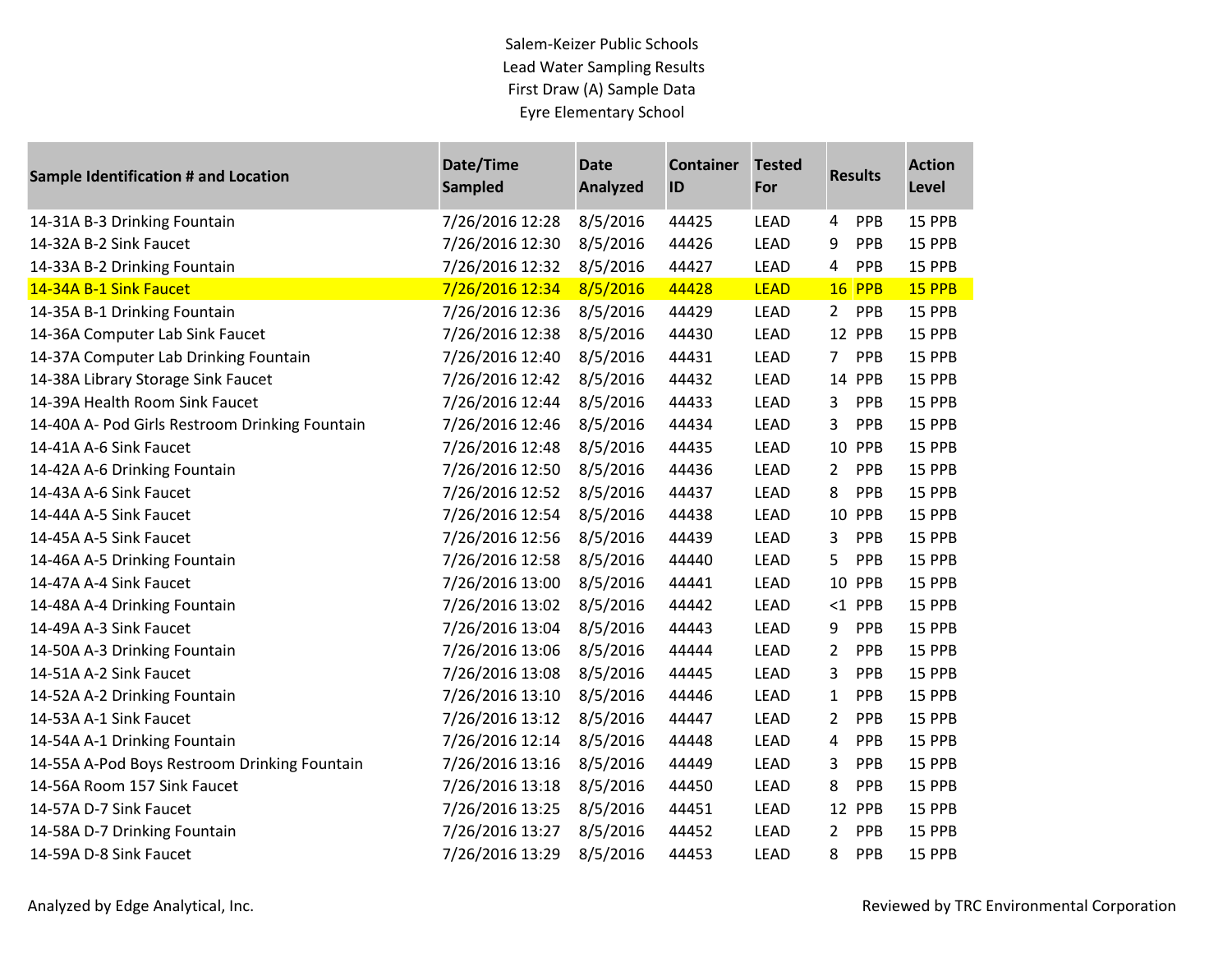| <b>Sample Identification # and Location</b> | Date/Time<br><b>Sampled</b> | <b>Date</b><br>Analyzed | <b>Container</b><br>ID | <b>Tested</b><br>For | <b>Results</b>                      | <b>Action</b><br>Level |
|---------------------------------------------|-----------------------------|-------------------------|------------------------|----------------------|-------------------------------------|------------------------|
| 14-60A D-8 Drinking Fountain                | 7/26/2016 13:31             | 8/5/2016                | 44454                  | LEAD                 | $\mathbf{2}^{\prime}$<br><b>PPB</b> | <b>15 PPB</b>          |
| 14-61A D-1 Sink Faucet                      | 7/26/2016 13:33             | 8/5/2016                | 44455                  | LEAD                 | $\mathbf{2}$<br><b>PPB</b>          | <b>15 PPB</b>          |
| 14-62A D-1 Drinking Fountain                | 7/26/2016 13:35             | 8/5/2016                | 44456                  | LEAD                 | $<$ 1 PPB                           | <b>15 PPB</b>          |
| 14-63A D-2 Sink Faucet                      | 7/26/2016 13:37             | 8/5/2016                | 44457                  | LEAD                 | <b>PPB</b><br>$\mathbf{1}$          | <b>15 PPB</b>          |
| 14-64A D-2 Drinking Fountain                | 7/26/2016 13:39             | 8/5/2016                | 44458                  | LEAD                 | $<1$ PPB                            | <b>15 PPB</b>          |
| 14-65A D-3 Sink Faucet                      | 7/26/2016 13:41             | 8/5/2016                | 44459                  | LEAD                 | <b>PPB</b><br>$\mathbf{1}$          | <b>15 PPB</b>          |
| 14-66A D-3 Drinking Fountain                | 7/26/2016 13:43             | 8/5/2016                | 44460                  | LEAD                 | $<1$ PPB                            | <b>15 PPB</b>          |
| 14-67A D-4 Sink Faucet                      | 7/26/2016 13:45             | 8/5/2016                | 44461                  | LEAD                 | <b>PPB</b><br>3                     | <b>15 PPB</b>          |
| 14-68A D-4 Drinking Fountain                | 7/26/2016 13:47             | 8/5/2016                | 44462                  | LEAD                 | $<1$ PPB                            | <b>15 PPB</b>          |
| 14-69A Hall B/C Pod Drinking Fountain       | 7/26/2016 13:20             | 8/5/2016                | 44463                  | LEAD                 | <b>PPB</b><br>1                     | <b>15 PPB</b>          |

EPA Action Level for Lead in Schools is 20 PPB

**SKPS Action Level for Lead is 15 PPB**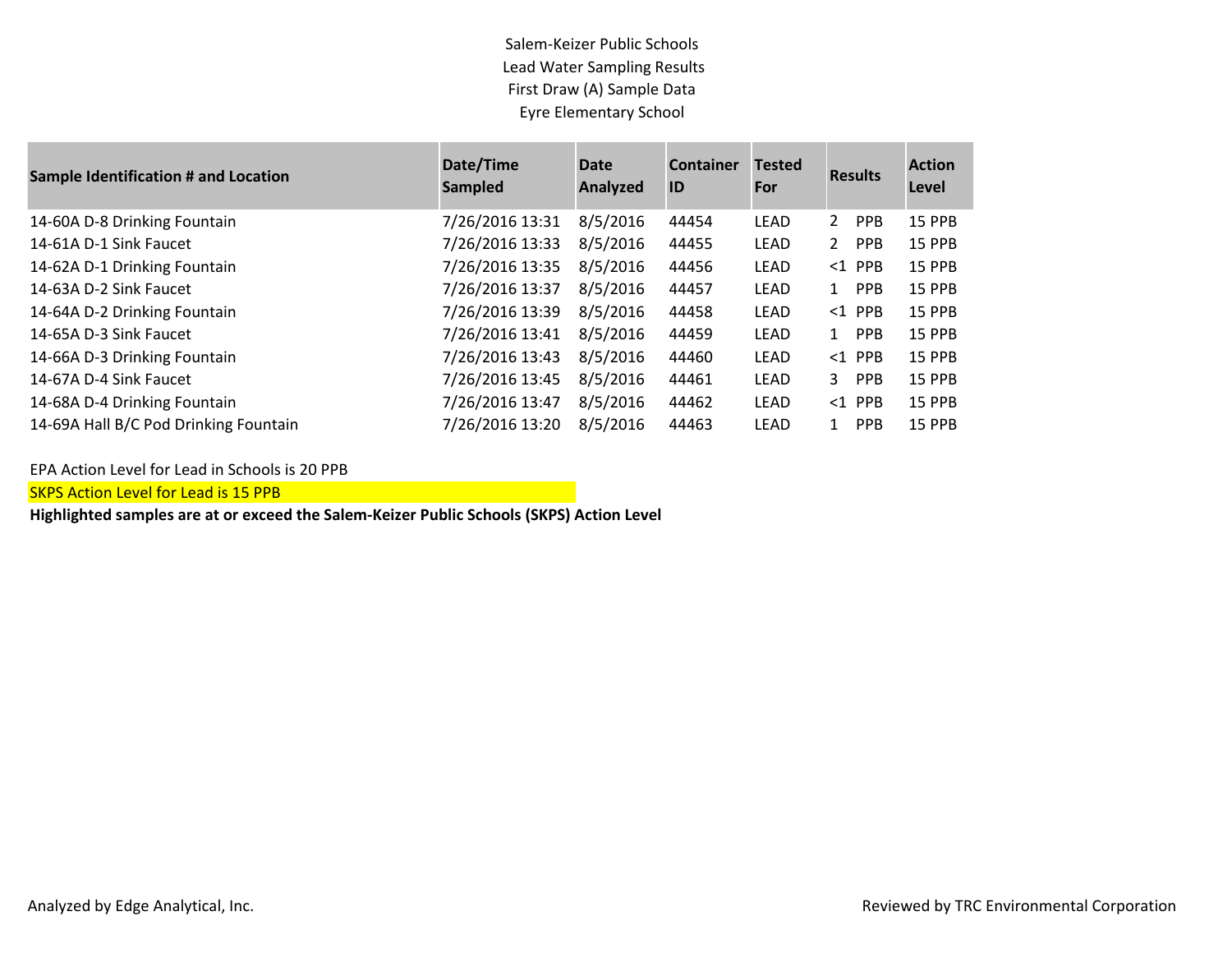| Sample Identification # and Location  | Date/Time<br><b>Sampled</b> | <b>Date</b><br>Analyzed | <b>Container</b><br><b>ID</b> | Tested<br><b>For</b> | <b>Results</b> | <b>Action</b><br>Level |
|---------------------------------------|-----------------------------|-------------------------|-------------------------------|----------------------|----------------|------------------------|
| 14-08A Media Center Drinking Fountain | 9/30/2016 6:41              | <u>10/3/2016 59712</u>  |                               | <b>LEAD</b>          | <b>18 PPB</b>  | $15$ PPB               |

EPA Action Level for Lead in Schools is 20 PPB

**SKPS Action Level for Lead is 15 PPB**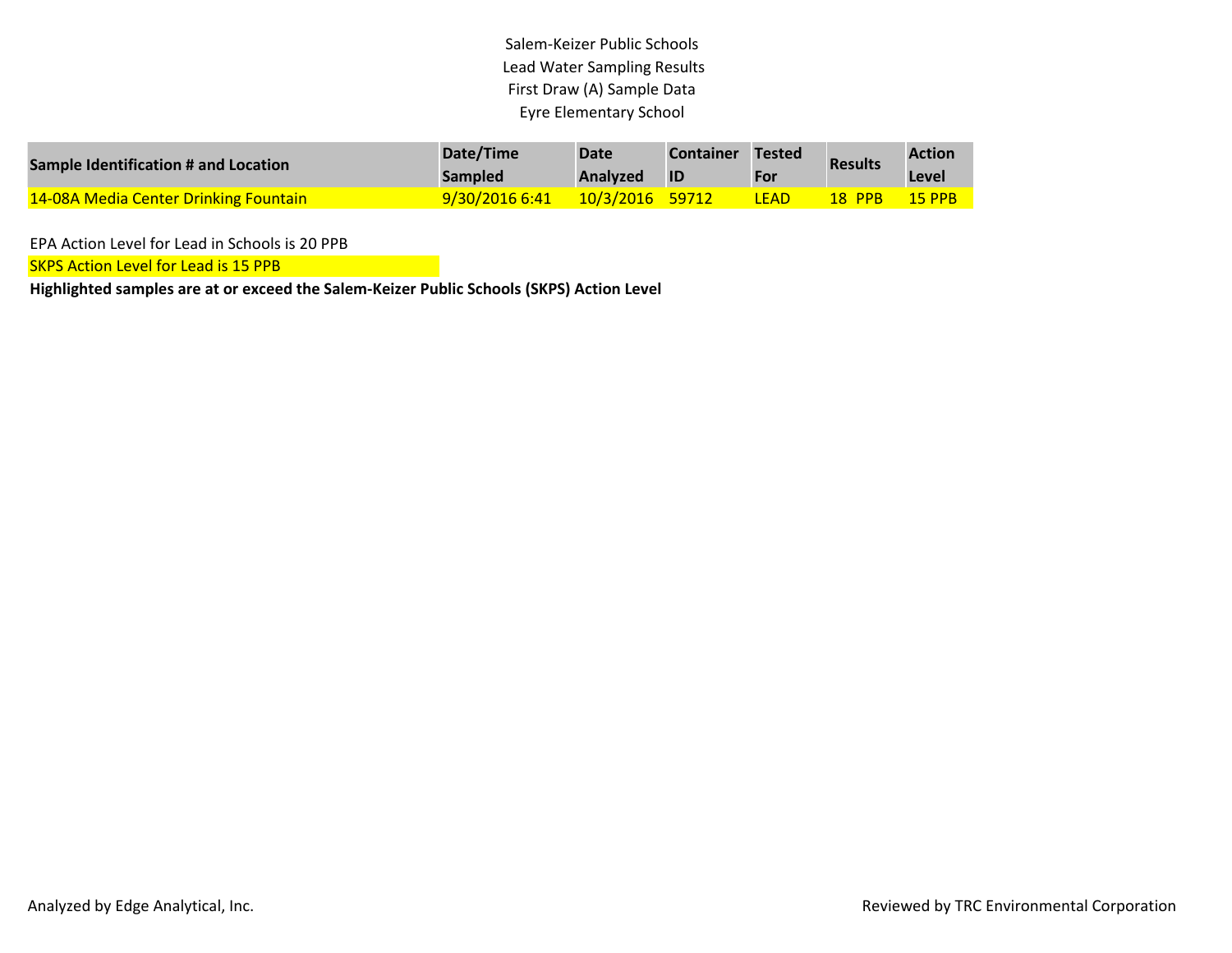| <b>Sample Identification # and Location</b> | Date/Time<br><b>Sampled</b> | Date<br>Analyzed | <b>Container</b><br>ID | <b>Tested</b><br>For |                | <b>Results</b> | <b>Action</b><br>Level |
|---------------------------------------------|-----------------------------|------------------|------------------------|----------------------|----------------|----------------|------------------------|
| 14-07B Room 134 Sink Faucet                 | 7/26/2016 11:38             | 9/1/2016         | 52929                  | LEAD                 | 6              | <b>PPB</b>     | <b>15 PPB</b>          |
| 14-09B LRC Room 132 Sink Faucet (left)      | 7/26/2016 11:44             | 9/1/2016         | 52930                  | LEAD                 | 2              | <b>PPB</b>     | <b>15 PPB</b>          |
| 14-10B LRC Room 132 Sink Faucet (right)     | 7/26/2016 11:46             | 9/1/2016         | 52931                  | LEAD                 | 3              | <b>PPB</b>     | <b>15 PPB</b>          |
| 14-12B C-6 Sink Faucet                      | 7/26/2016 11:51             | 9/1/2016         | 52932                  | LEAD                 | $1\,$          | <b>PPB</b>     | <b>15 PPB</b>          |
| 14-16B C-4 Sink Faucet                      | 7/26/2016 11:59             | 9/1/2016         | 52933                  | LEAD                 | $1\,$          | <b>PPB</b>     | <b>15 PPB</b>          |
| 14-20B C-2 Sink Faucet                      | 7/26/2016 12:07             | 9/1/2016         | 52934                  | LEAD                 | $\overline{2}$ | <b>PPB</b>     | <b>15 PPB</b>          |
| 14-34B B-1 Sink Faucet                      | 7/26/2016 12:35             | 9/1/2016         | 52935                  | LEAD                 | 1              | <b>PPB</b>     | <b>15 PPB</b>          |

EPA Action Level for Lead in Schools is 20 PPB

SKPS Action Level for Lead is 15 PPB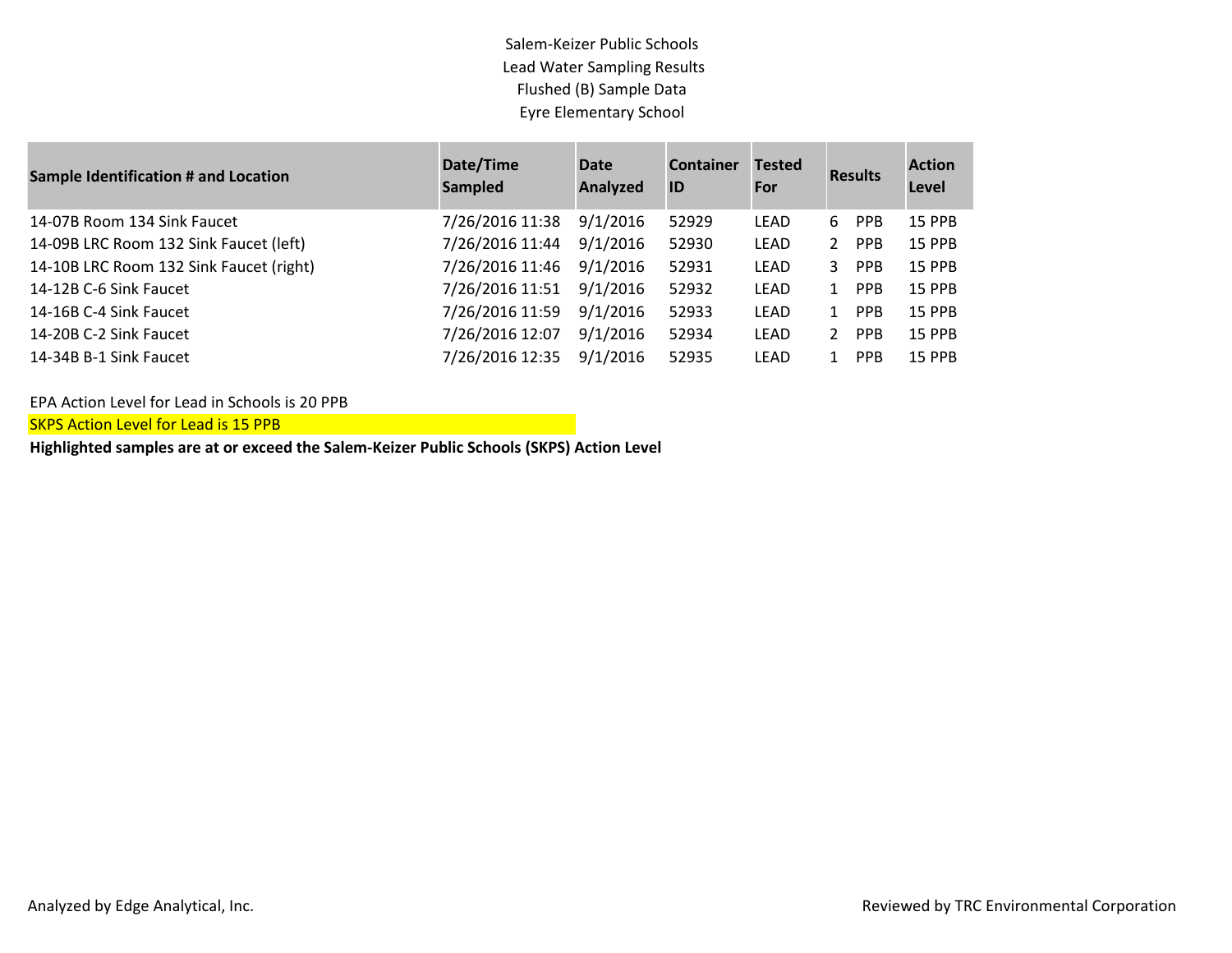| <b>Sample Identification # and Location</b> | Date/Time      | <b>Date</b> | <b>Container</b> | <b>Tested</b> | <b>Results</b> | <b>Action</b> |
|---------------------------------------------|----------------|-------------|------------------|---------------|----------------|---------------|
|                                             | <b>Sampled</b> | Analyzed    | ID               | For           |                | Level         |
| 14-07C Room 134 Sink Faucet                 | 11/4/2016 4:09 | 11/7/2016   | 67535            | LEAD          | 2 PPB          | <b>15 PPB</b> |
| 14-08C Media Center Drinking Fountain       | 11/4/2016 4:12 | 11/7/2016   | 67536            | <b>LEAD</b>   | 4 PPB          | 15 PPB        |
| 14-09C LRC Room 132 Sink Faucet (left)      | 11/4/2016 4:15 | 11/7/2016   | 67537            | <b>LEAD</b>   | PPB<br>4       | <b>15 PPB</b> |
| 14-10C LRC Room 132 Sink Faucet (right)     | 11/4/2016 4:17 | 11/7/2016   | 67538            | <b>LEAD</b>   | PPB<br>2       | 15 PPB        |
| 14-12C C-6 Sink Faucet                      | 11/4/2016 4:20 | 11/7/2016   | 67539            | LEAD          | 6<br>PPB       | <b>15 PPB</b> |
| 14-16C C-4 Sink Faucet                      | 11/4/2016 4:23 | 11/7/2016   | 67540            | <b>LEAD</b>   | <b>PPB</b>     | <b>15 PPB</b> |
| 14-20C C-2 Sink Faucet                      | 11/4/2016 4:25 | 11/7/2016   | 67541            | <b>LEAD</b>   | 3 PPB          | <b>15 PPB</b> |
| 14-34C B-1 Sink Faucet                      | 11/4/2016 4:28 | 11/7/2016   | 67542            | <b>LEAD</b>   | 5 PPB          | <b>15 PPB</b> |

EPA Action Level for Lead in Schools is 20 PPB

**SKPS Action Level for Lead is 15 PPB**